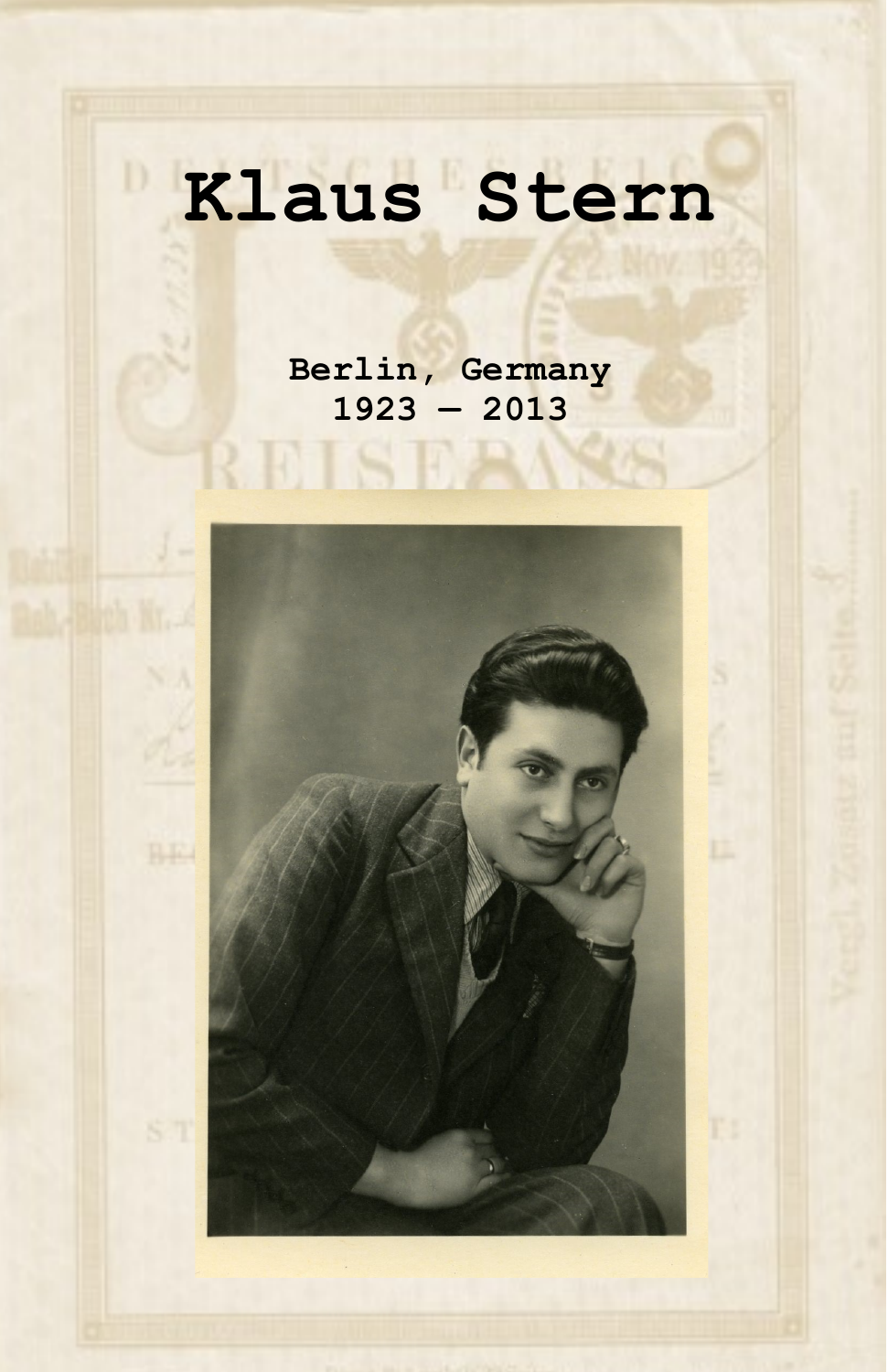### **1936:**

**Every day after school, 13-year-old Klaus helped his best friend Walter clean his parents' restaurant so they could go out and play. The two were inseparable, until one day in 1936 Walter told Klaus he couldn't play with him anymore. Walter had joined the Hitler Youth and feared being seen with a Jew.**

#### **1943 - 1945:**

**In August 1942, at the age of 20, Klaus married Paula. They agreed that if they were separated they would meet in Paula's hometown, Arnstadt, Germany after the war.**

**In April 1943, Paula and Klaus were rounded up and loaded into crowded cattle cars. They travelled a day and a half with no food, no water, and nothing but straw on the ground for the bathroom. The train arrived at Auschwitz. Klaus and Paula were separated. By the time Klaus was liberated in May 1945, his weight had dropped from 165 lbs to only 96 lbs. He was hospitalized with typhus.**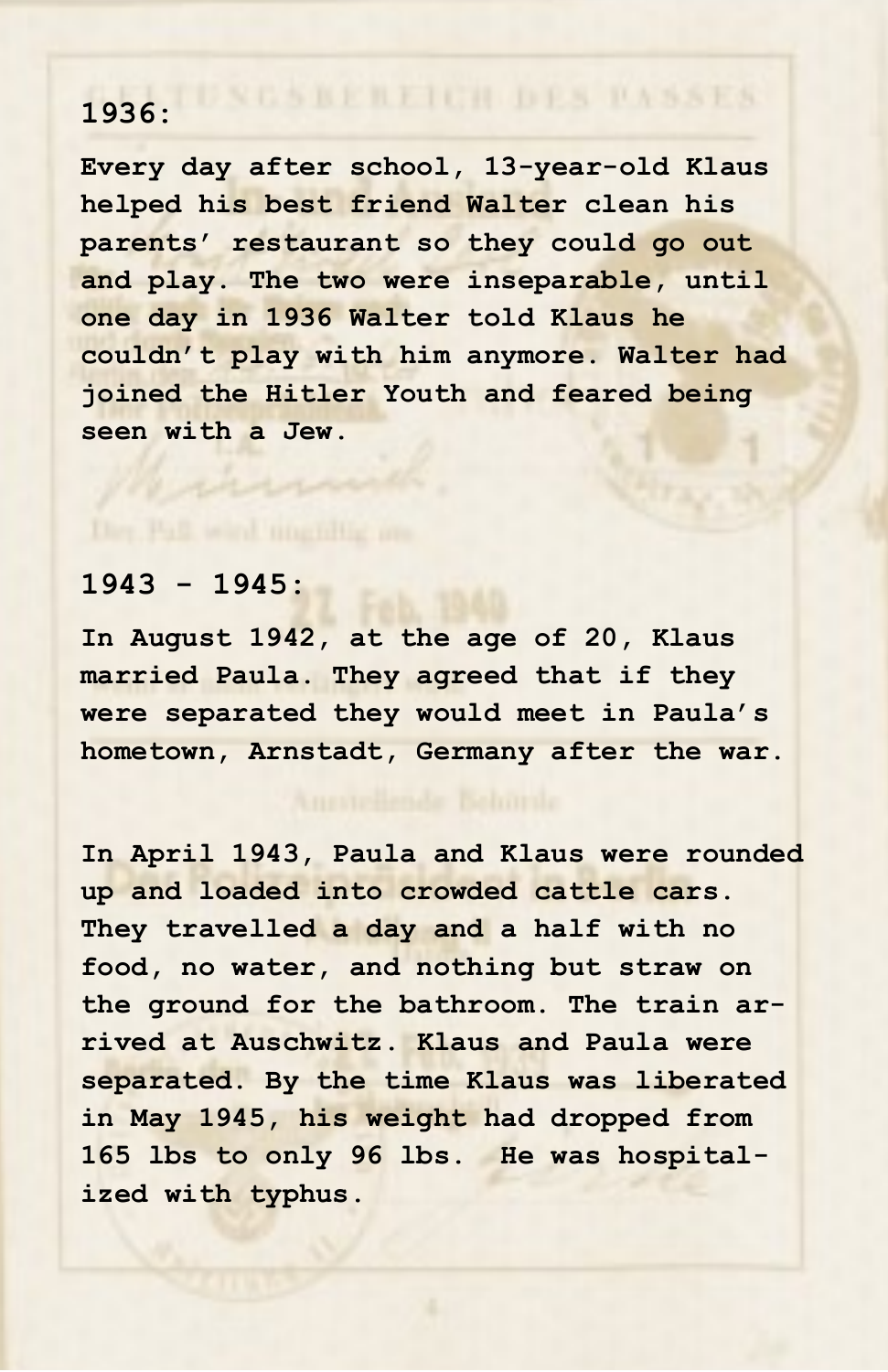#### **1945 - 1946:**

**Fewer than 1 in 10 survived Auschwitz, but Klaus clung to the hope that Paula had also survived. They had been apart for 28 months. After 8 weeks in a hospital, Klaus set out on foot to find her. He walked from village to war-torn village for over 3 and a half weeks, until he reached Arnstadt, where they were reunited. They immigrated to the United States in 1946 and became the first Holocaust survivors to settle in Seattle.**



Paula and Klaus Stern, September 1946.